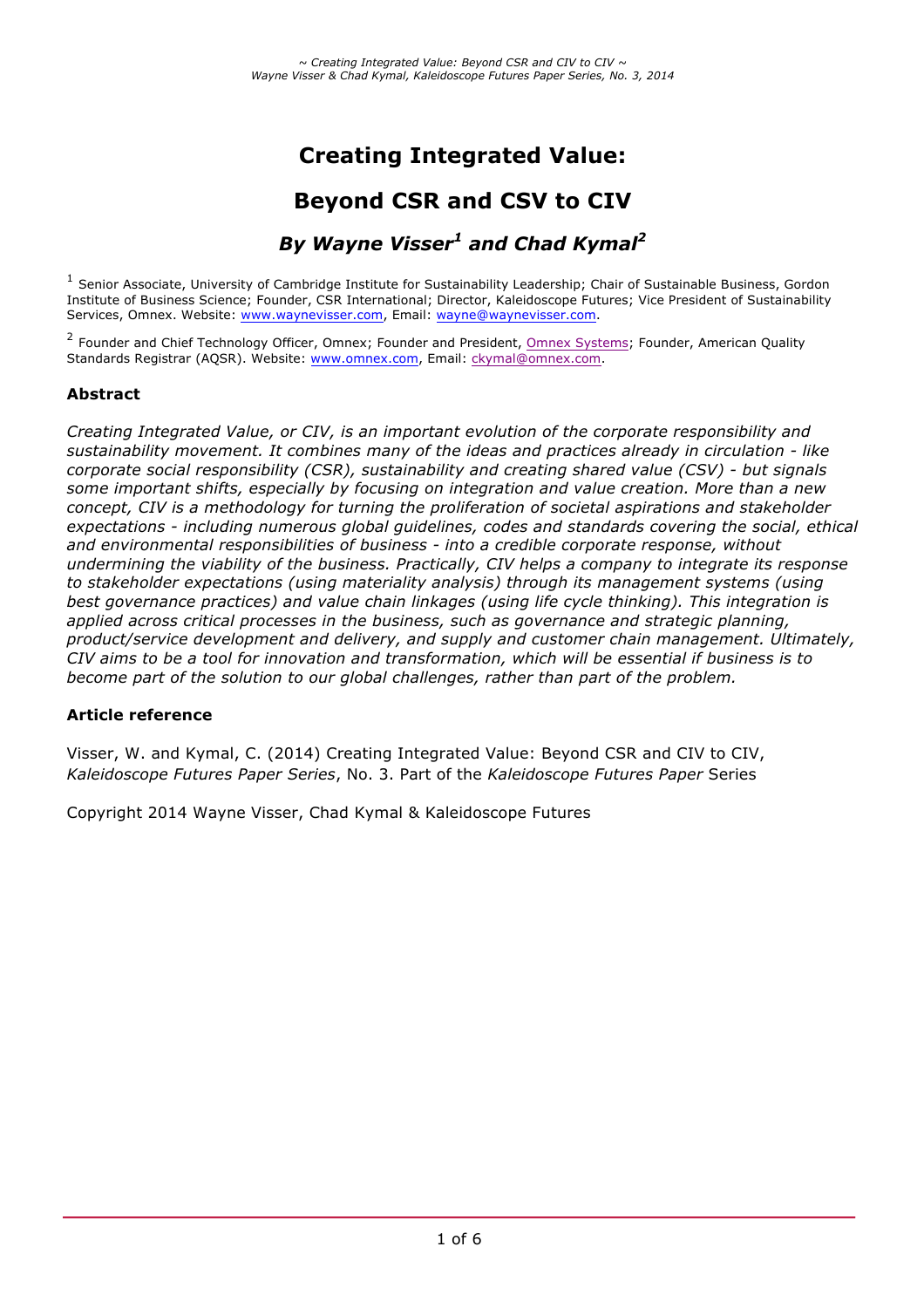Creating Integrated Value (CIV) is a concept and practice that has emerged from a long tradition of thinking on the role of business in society. It has its roots in what many today call corporate (social) responsibility or CSR, corporate citizenship, business ethics and corporate sustainability. These ideas also have a long history, but can be seen to have evolved primarily along two strands – let's call them streams of consciousness: the responsibility stream and the sustainability stream.

#### **Two Streams Flowing into One**

The *responsibility* stream had its origins in the mid-to-late 1800s, with industrialists like John D. Rockefeller and Dale Carnegie setting a precedent for community philanthropy, while others like John Cadbury and John H. Patterson seeded the employee welfare movement. Fast forward a hundred years or so, and we see the first social responsibility codes start to emerge, such as the Sullivan Principles in 1977, and the subsequent steady march of standardization, giving us SA 8000 (1997), ISO 26000 (2010) and many others.

The *sustainability* stream also started early, with air pollution regulation in the UK and land conservation in the USA in the 1870s. Fast forward by a century and we get the first Earth Day, Greenpeace and the UN Stockholm Conference on Environment and Development. By the 1980s and 1990s, we have the Brundtland definition of 'sustainable development' (1987), the Valdez Principles (1989, later called the CERES Principles) and the Rio Earth Summit (1992), tracking through to standards like ISO 14001 (1996).

#### **Weaving Together a Plait**

As these two movements of responsibility and sustainability gathered momentum, they naturally began to see their interconnectedness. Labour rights connected with human rights, quality connected with health and safety, community connected with supply chain, environment connected with productivity, and so on. The coining of the 'triple bottom line' of economic, social and environmental performance by John Elkington in 1994, and the introduction of the 10 principles of the UN Global Compact in 1999 reflected this trend.

We also saw integration start to happen at a more practical level. The ISO 9001 quality standard became the design template for ISO 14001 on environmental management and OHSAS 18001 on occupational health and safety. The Global Reporting Initiative and the Dow Jones Sustainability Index adopted the triple bottom line lens. Fair Trade certification incorporated economic, social and environmental concerns, and even social responsibility evolved into a more holistic concept, now encapsulated in the 7 core subjects<sup>1</sup> of ISO 26000.

#### **Thinking Outside the Box**

At every stage in this process, there have been those who have challenged our understanding of the scope and ambition of corporate responsibility and sustainability. Ed Freeman introduced us to stakeholder theory in 1984, John Elkington to the 'triple bottom line' in 1994, Rosabeth Moss Kanter to 'social innovation' in 1999, Jed Emerson to 'blended value' in 2000, C.K. Prahalad and Stuart Hart to 'bottom of the pyramid' (BOP) inclusive markets in 2004, and Michael Porter and Mark Kramer to 'creating shared value' (CSV) in 2011.

Typically, these new conceptions build on what went before, but call for greater integration and an expansion of the potential of business to make positive impacts. For example, Hart's 'sustainable value' framework (2011) incorporates pollution prevention, product stewardship, base of the pyramid (BOP) and clean tech. Emerson's 'blended value', much like Elkington's 'triple bottom line'

 $<sup>1</sup>$  Organizational governance, human rights, labour practices, environment, fair operating practices, consumer issues, and</sup>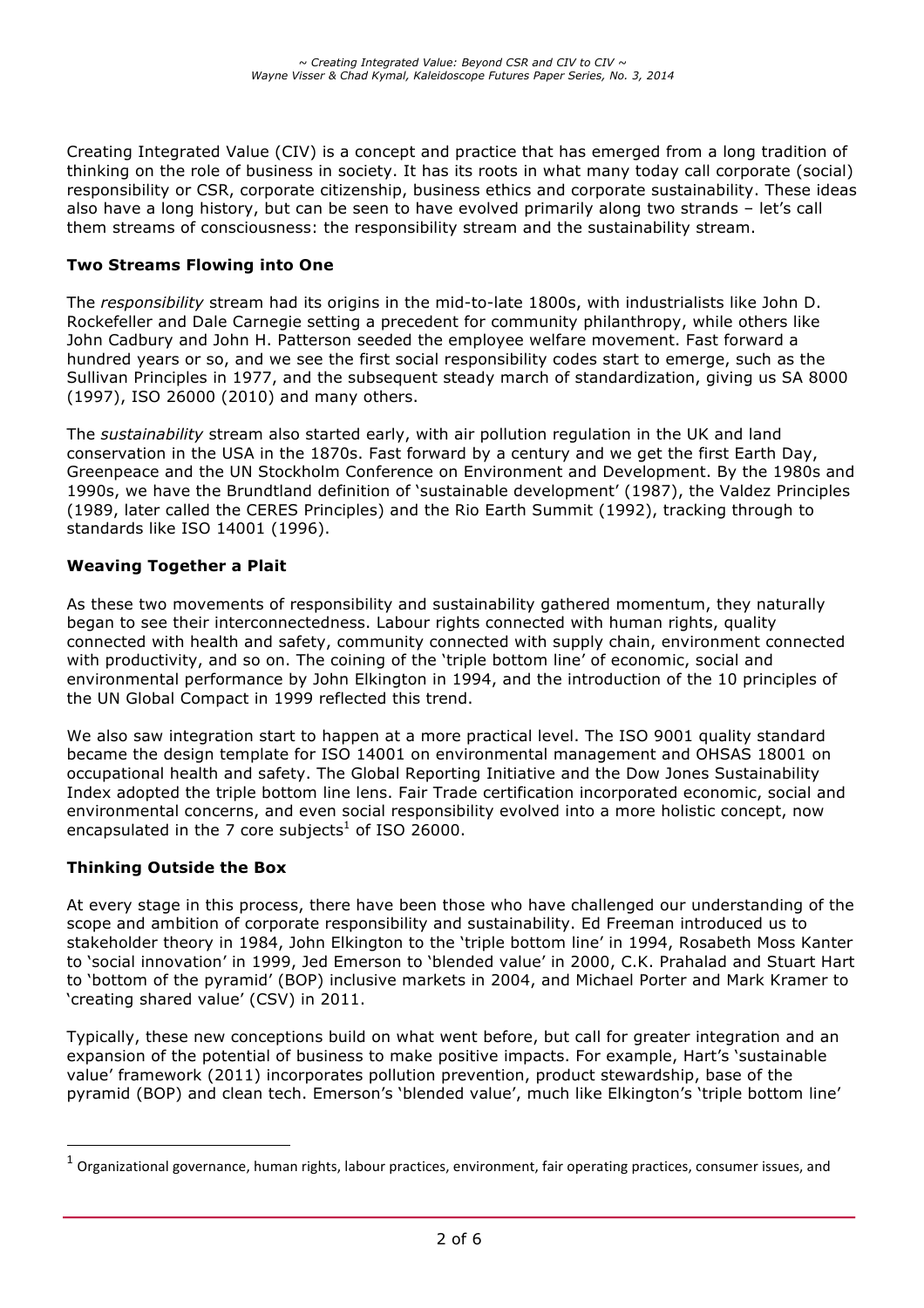looks for an overlap between profit and social and environmental targets, while Porter and Kramer's CSV focuses on synergies between economic and social goals.

*Figure 1 – Sustainable Value*



Source: Hart, Stuart L. (2011). Sustainable Value. Retrieved from http://www.stuartlhart.com/sustainablevalue.html

## *The 'How To' of Integration*

Creating Integrated Value (CIV) takes inspiration from all of the thought pioneers that have gone before and tries to take the next step. CIV is not so much a new idea – as the longstanding trend towards integration and the ubiquitous call for embedding of standards testifies – but rather an attempt to work out the 'how to' of integration. When companies are faced with a proliferation of standards (Standards Map alone profiles over 150 sustainability standards) and the multiplication of stakeholder expectations, how can they sensibly respond?

We have analysed some of the most important global guidelines, codes and standards covering the social, ethical and environmental responsibilities of business – such as the UN Global Compact, OECD Guidelines for Multinational Enterprises, ISO 26000, GRI Sustainability Reporting Guidelines (G4), IIRC Integrated Reporting Guidelines, SA 8000, UN Business & Human Rights Framework and Dow Jones Sustainability Index.

What we see are large areas of overlap in these guidelines, codes and standards across what we might call the  $S^2QE^3LCH^2$  issues, namely:

- $S^2$ : Safety & Social issues
- Q: Quality issues
- $\cdot$   $E^3$ : Environmental, Economic and Ethical issues
- L: Labor issues
- C: Carbon or Climate issues
- $\cdot$  H<sup>2</sup>: Health and Human rights issues

Our experience of working with business shows that most companies respond piecemeal to this diversity and complexity of  $S^2QE^3LCH^2$  issues (let's call them SQELCH for short). A few large corporations use a management systems approach to embed the requirements of whatever codes and standards they have signed up to. Even, so they tend to do this in silos – one set of people and systems for quality, another for health and safety, another for environment, and still others for employees, supply chain management and community issues.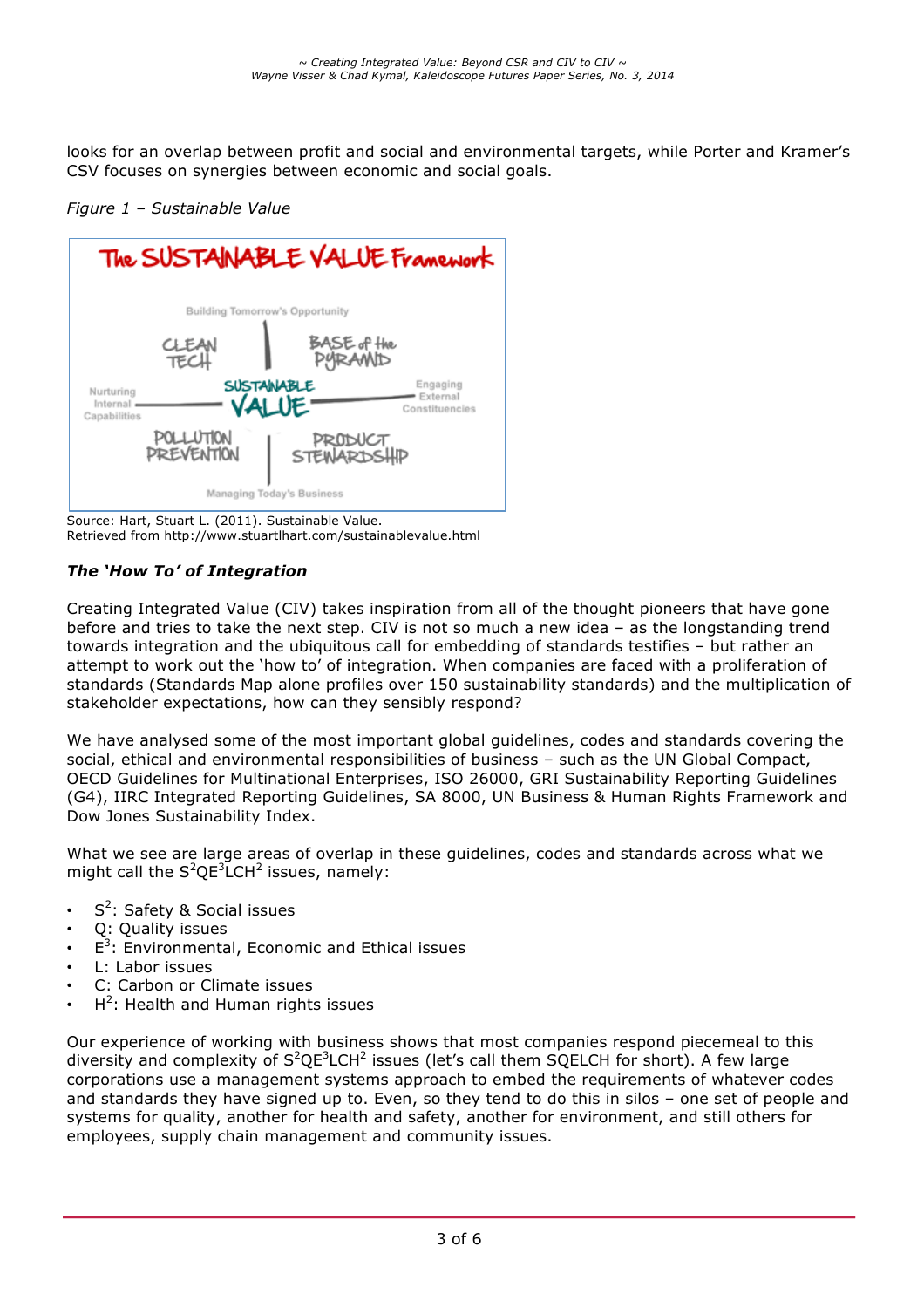#### **Knocking Down the Silos**

CIV, therefore, is about knocking down the silos and finding ways to integrate across the business. In short, CIV helps a company to integrate its response to stakeholder expectations (using materiality analysis) through its management systems (using best governance practices) and value chain linkages (using life cycle thinking<sup>2</sup>). This integration is applied across critical processes in the business, such as governance and strategic planning, product/service development and delivery, and supply and customer chain management.

And what about *value*? Most crucially, CIV builds in an innovation step, so that redesigning products and processes to deliver solutions to the biggest social and environmental challenges we face can create new value. CIV also brings multiple business benefits, from reducing risks, costs, liabilities and audit fatigue to improving reputation, revenues, employee motivation, customer satisfaction and stakeholder relations.

#### **Pursuing Transformational Goals**

Our experience with implementing and integrating existing standards like ISO 9001 and ISO 14001 convinces us that, in order for CIV to work, leaders need to step up and create transformational goals. Without ambition 'baked in' to CIV adoption, the resulting incremental improvements will be no match for the scale and urgency of the global social and environmental crises we face, such as climate change and growing inequality.

One of the most exciting transformational agendas right now is the Net Zero/Net Positive movement<sup>3</sup>, which extends the 'zero' mind-set of total quality management to other economic, social and environmental performance areas. For example, we see companies targeting zero waste, water and carbon; zero defects, accidents and missed customer commitments; and zero corruption, labour infringements and human rights violations. These kinds of zero stretch goals define what it means to be world class today.

#### **Stepping Up To Change**

 $\overline{a}$ 









 $2$  It is interesting to note that the revised ISO 14001 being planned for release in 2016 includes a life cycle perspective for all aspects of operations including product design and delivery.

<sup>&</sup>lt;sup>3</sup> This is captured eloquently in John Elkington's book, *Zeronauts* (2012)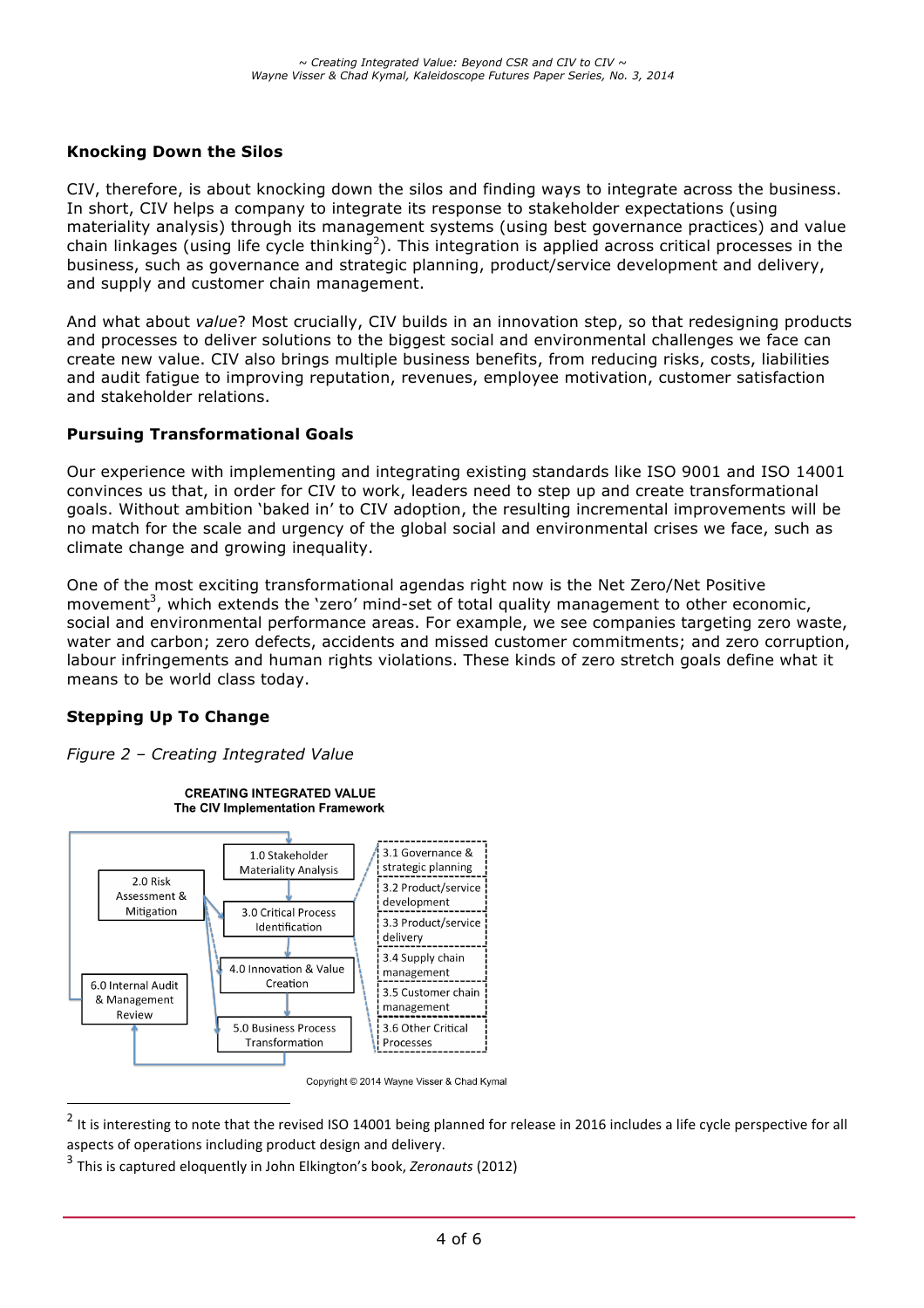In practice, CIV implementation is a 6-step process, which we can be described as: 1) Listen Up! (stakeholder materiality), 2) Look Out! (integrated risk), 3) Dig Down! (critical processes), 4) Aim High! (innovation & value); 5) Line Up! (systems alignment); and Think Again! (audit & review). Each step is captured in Figure 2 and briefly explained below. Of course, the process must also remain flexible enough to be adapted to each company context and to different industry sectors.

### *Step 1: Listen Up! (Stakeholder Materiality)*

The first step of the CIV process is Stakeholder Materiality Analysis, which systematically identifies and prioritises all stakeholders – including customers, employees, shareholders, suppliers, regulators, communities and others – before mapping their needs and expectations and analysing their materiality to the business. This includes aligning with the strategic objectives of the organization and then driving through to result measurables, key processes and process measurables.

The stakeholder materiality analysis is the first level of integration and should be conducted simultaneously for quality, cost, products, environment, health and safety and social responsibility. The analysis helps to shape a comprehensive set of goals and objectives, as well as the overall scorecard of the organization. When conducted holistically as a part of the organization's annual setting of goals, objectives and budgets, it seamlessly integrates into how the business operates. A similar approach was developed and fine-tuned by Omnex for Ford Motor Company in a process called the Quality Operating System.

## *Step 2: Look Out! (Integrated Risk)*

In parallel with the Stakeholder Materiality Analysis, the risks to the business are analysed through an Integrated Risk Assessment. This means the identification and quantification of quality, cost, product, environment, health and safety and social responsibility risks, in terms of their potential affect on the company's strategic, production, administrative and value chain processes. The risk measures developed need to be valid for all the different types of risks and different entities of the business, and mitigation measures identified.

The first two steps of Stakeholder Analysis and Risk Assessment are requirements of the new ISO 9001, ISO 14001 and ISO 45001 (formerly OHSAS 18001) standards slated to come out in the next few years. For example, in the new ISO 9001 that is planned for release in 2015, it is called 'Understanding the Needs and Expectations of Interested Parties' and 'Actions to Address Risks and Opportunities'. The evolution of the ISO standards is indicative of a shift in global mind-set (since ISO represents over a 100 different countries) to prioritising stakeholder engagement and risk management.

#### *Step 3: Dig Deep! (Critical Processes)*

In step 3, the Stakeholder Materiality Analysis and Integrated Risk Assessment are used to identify critical business processes, using the Process Map of the organization. It is likely that the most critical processes – in terms of their impact on SQELCH issues – will include Governance & Strategic Planning, Product or Service Development, Product or Service Delivery, Supply Chain Management, and Customer Chain Management. There may also be others, depending on the particular business or industry sector. This Critical Processes list should also include the most relevant sub-processes.

#### *Step 4: Aim High! (Innovation & Value)*

Step 4 entails the Innovation and Value Identification element. Using the Net Zero/Net Positive strategic goals, or others like Stuart Hart's sustainable value framework, each of the critical processes is analysed for opportunities to innovate. Opportunity analysis is followed by idea